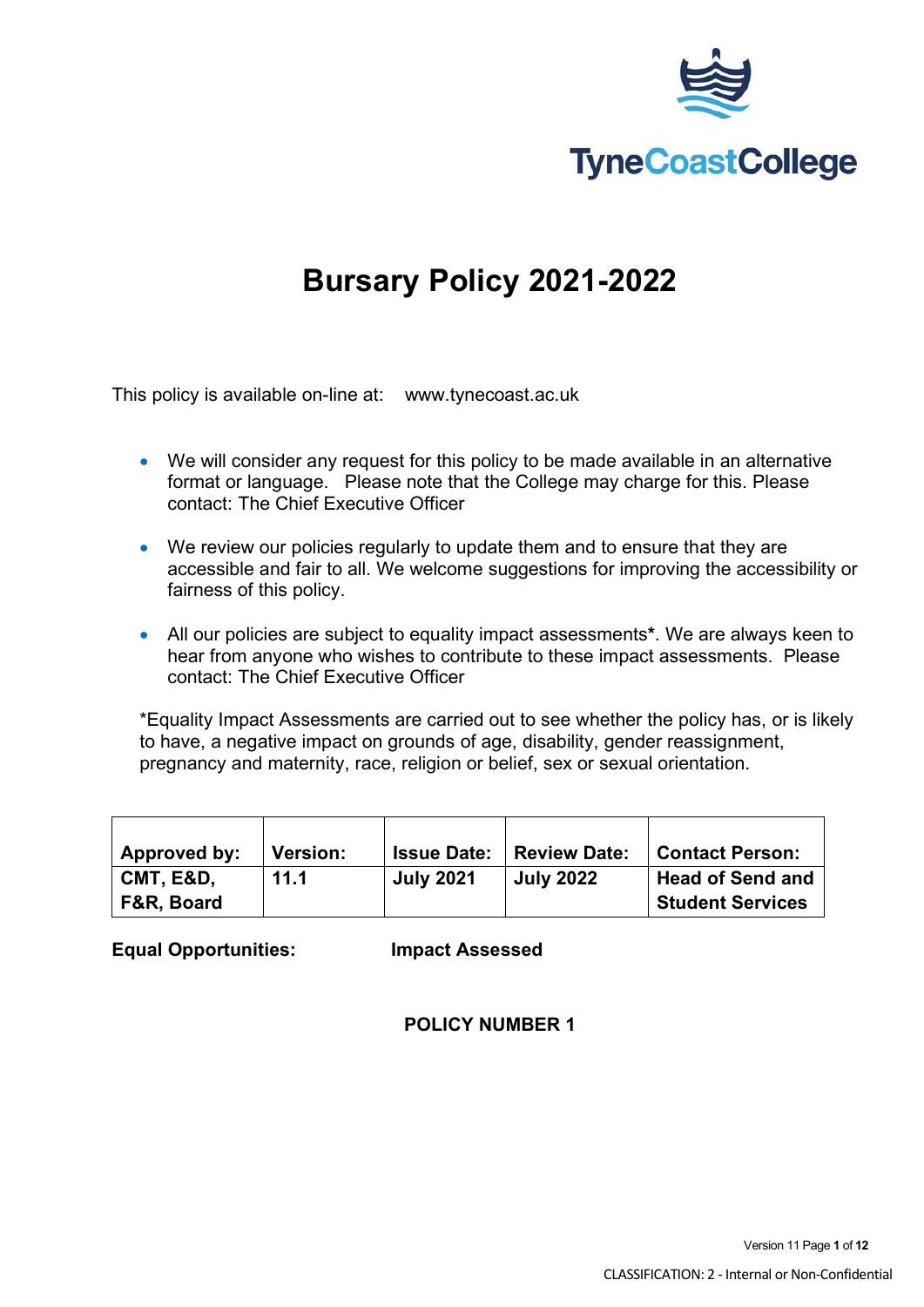## **1 Policy Statement**

Tyne Coast College promotes equality, diversity, inclusion and social mobility, this Policy covers College bursary funding which is designed to help support students who face the greatest barriers to continuing in education or training post-16. The Policy outlines the College's statutory responsibilities with regards to the administration and distribution of the fund as well as student eligibility.

This policy covers the following financial student support funds which are available to eligible students. Students who apply for funds will be assessed and funds awarded based on individual financial need. The College receives an allocation to enable the provision of 16-19 Bursary Fund, AEB Learner Support Fund and Advanced Learner Loans Bursary. For ease of reference the finite detail of eligibility is outlined in Appendix 1.

## **2 Aim**

The aim of the funds is to assist eligible students to take part in or continue in learning. All payments are subject to satisfactory feedback from a course tutor and course attendance record of at least 90%<sup>[1](#page-1-0)</sup> and be up to date with course work.

## **3 Eligibility**

- 3.1 To qualify **all** students must be studying on a course that is subject to inspection by a public body such as Ofsted, the course must be funded directly by ESFA or the European Social Fund and in addition satisfy the following criteria:
	- A 'home' student who meets the residency requirements.
	- Meet the age requirements of the fund.
	- Be on a full-time course and/or substantial part-time course (5 hours and above including any mandatory placements)
	- Be in receipt of income assessed state benefits/tax credits (including Universal Credits) or have an annual gross household income of:
	- For **16-19 students (or have an EHCP)** £40,000 and below.
	- For **19+ students** (AEB) £30,000 or below
	- Have an entitlement to Free College Meals
- 3.2 Students on apprenticeship programmes, or any waged training, are employed, rather than in education. They are not eligible for the 16 to 19 Bursary Fund.
- 3.3 Students studying on the Marine Pre-cadetship course aged under 19 will be able to apply to the bursary for help towards Halls of Residence fees. Their home/parental address must be more than one hour per single journey from the college in order to be eligible for residential support from the bursary.

<span id="page-1-0"></span> $1$  We understand that some students may not be able to achieve 100% attendance and have therefore set the threshold at 90%. The attendance threshold is set across the whole study programme and includes English and maths where applicable.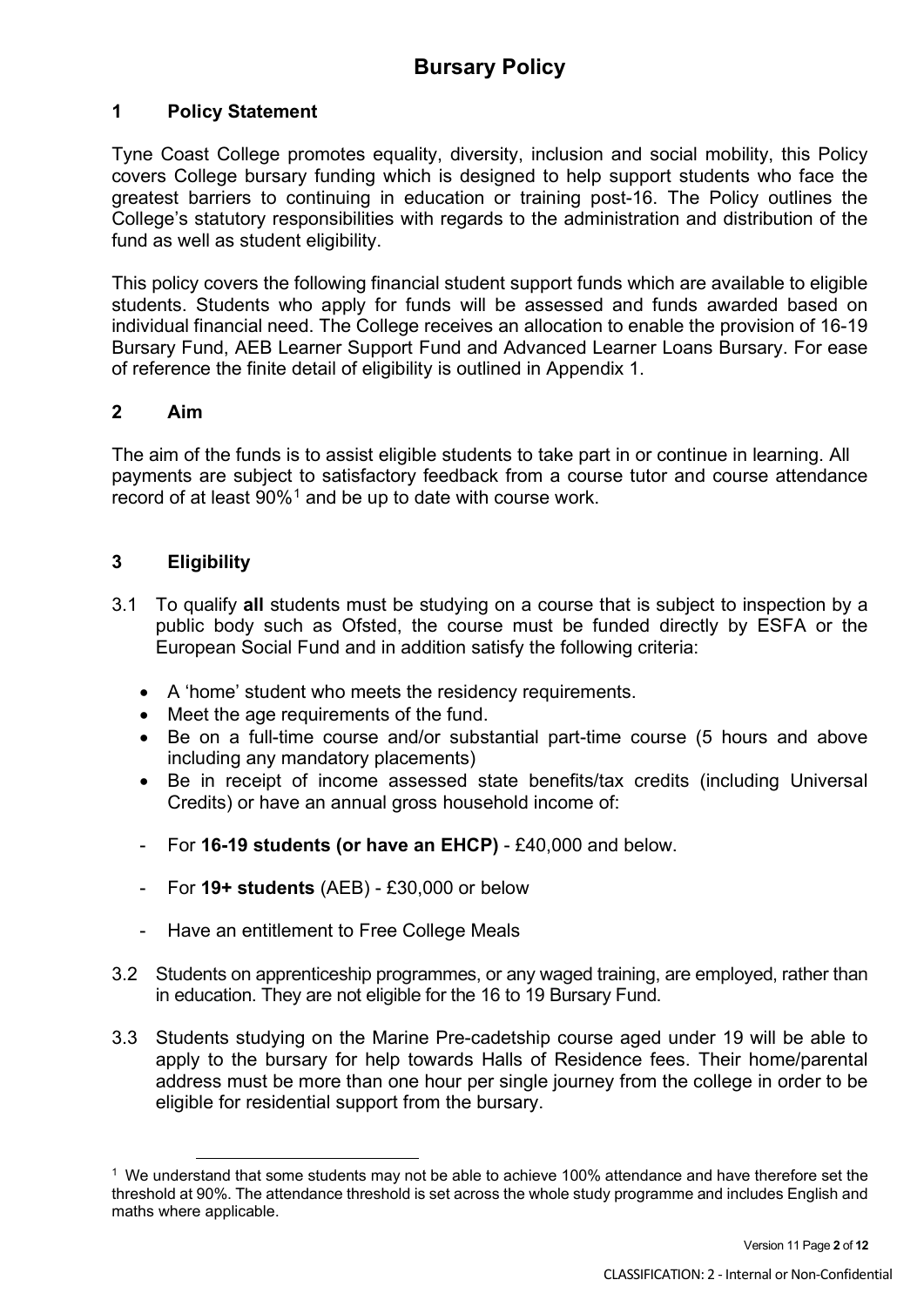- 3.4 In cases of exceptional hardship, or where emergency help is required the college will consider individual circumstances on a case by case basis. The college reserves the right to apply discretion to ensure that students' needs and personal circumstances are taken into account when decisions are made.
- 3.5 Awards must be utilised within 30 days of notification otherwise they may be subject to redistribution to subsequent eligible students.

## **4 Payments and Application**

- 4.1 Students will be expected to complete an application form for all funds, including evidence to support the relevant criteria.
- 4.2 The College will seek to make payments in kind, for example by providing a travel pass, food voucher. Where this is not possible, and a cash payment must be made this will be done to the student's personal bank account.
- 4.3 The College will make regular payments to students to help them manage their finances and support their regular attendance at College.

#### **5 Responsibilities**

- The Head of Student Services and SEND and the Head of Finance are accountable for the implementation of the policy and responsibility for ensuring funds are administered in line with ESFA Funding Guidance.
- Curriculum departments are responsible for publishing an annual statement outlining mandatory requirements for courses which will include kit, equipment, uniform, mandatory visits and trips, UCAS fees or other mandatory course related costs.
- The Student Finance Co-ordinator is responsible for assessing applications and administering all funds.
- All staff are responsible for promoting college Bursary Funds to ensure all students are aware of what support is available for them to access college.

## **6 Monitoring & Evaluation**

- 6.1 The College will implement administration procedures that record bursary applications and awards (including the number, value, purpose, whether awarded or not, and a brief justification).
- 6.2 The effective use of the funds will be monitored and evaluated through:
	- Internal audit annual
	- ESFA annual returns and audit
	- Feedback from students
	- Effectiveness of forecasting and budget monitoring
	- Annual review of this policy

## **7 Appeals**

7.1 Students/Parents dissatisfied with the award made or the refusal of a regular payment based on attendance, achievement and conduct can make a formal appeal in writing to the Student Finance Co-ordinator.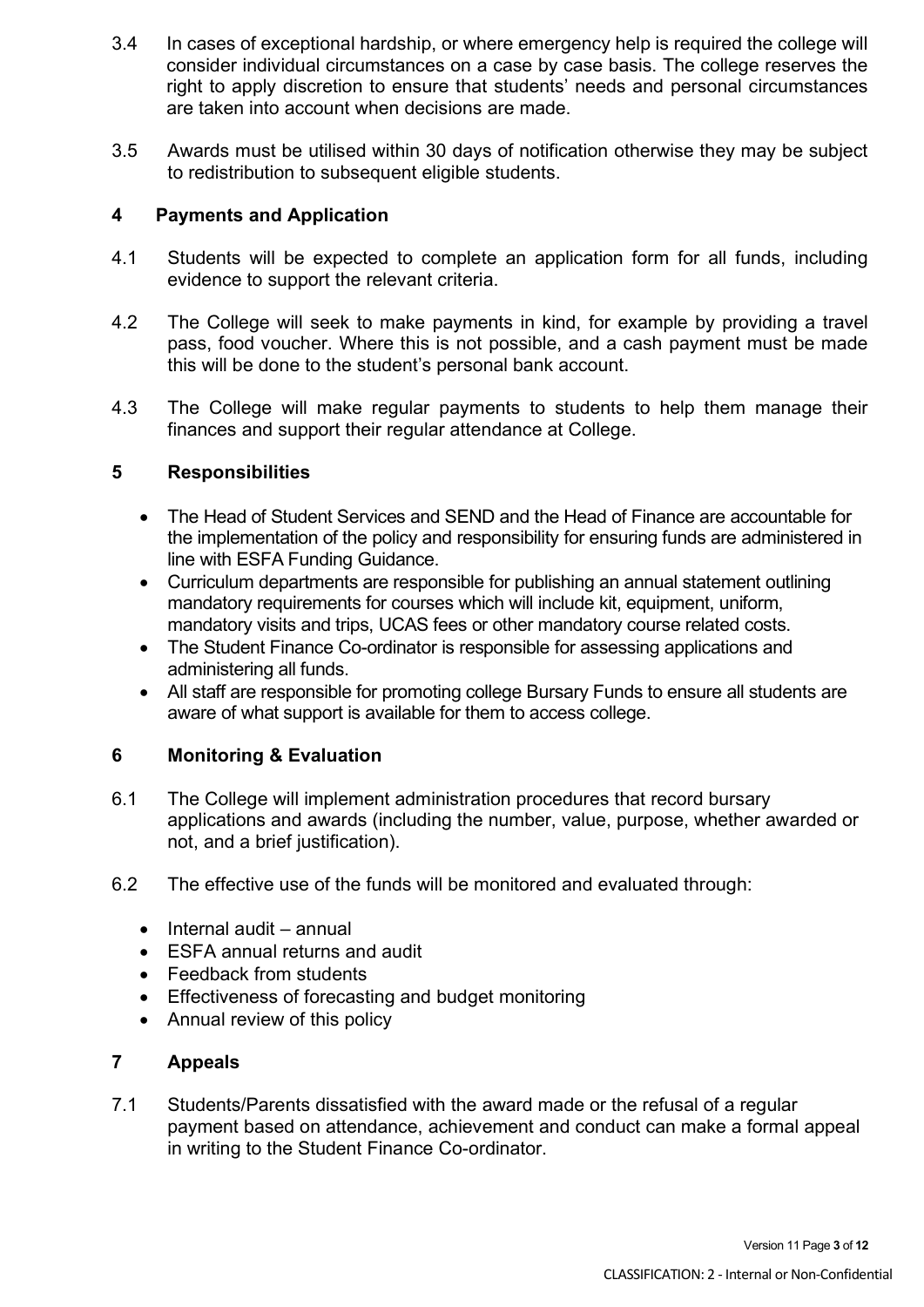7.2 Appeals will be considered by an independent panel consisting of at least two additional members of staff one of which must be either an Assistant Principal or Head of Student Services and SEND.

## **8 Related Documents**

College Charter. Student Behaviour Policy. Student Fund Frequently Asked Questions (FAQ). Student Fund Application Form.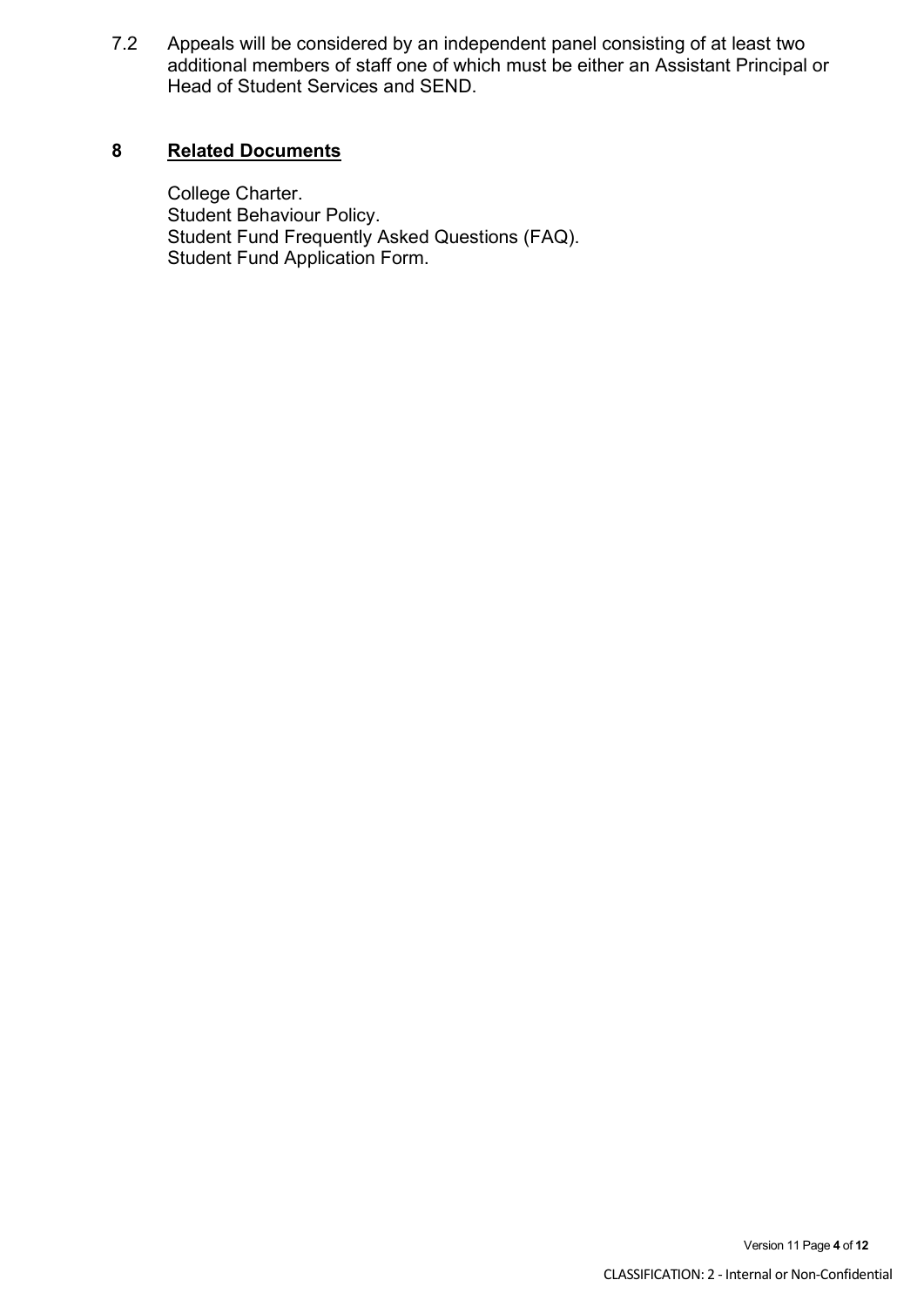# **A. Eligibility Criteria for all Support Funds**

| <b>Support for Students Aged 16-19 (or</b><br>students with an EHCP)                                                                                                                                                                                                                                                                                                                                                                                                                                                                             | <b>Support for Students Aged 19 and over</b>                                                                                                                                                                                                                    |  |
|--------------------------------------------------------------------------------------------------------------------------------------------------------------------------------------------------------------------------------------------------------------------------------------------------------------------------------------------------------------------------------------------------------------------------------------------------------------------------------------------------------------------------------------------------|-----------------------------------------------------------------------------------------------------------------------------------------------------------------------------------------------------------------------------------------------------------------|--|
| In considering support for students under all<br>sections of Appendix 1 of this policy, a<br>student must:                                                                                                                                                                                                                                                                                                                                                                                                                                       | In considering support for students under all<br>parts of Appendix 1 of this policy, a student<br>must:                                                                                                                                                         |  |
| Be aged 16 or over but under 19 at<br>31 <sup>st</sup> August 2020 or<br>Be aged 19 or over on the 31 <sup>st</sup> August<br>$\bullet$<br>2020 and have an Education, Health<br>and Care Plan (EHCP) or<br>Be aged 19 or over at 31 <sup>st</sup> August<br>2020 and continuing on a study<br>programme they began aged 16, 17,<br>18<br>Be enrolled on a full-time course or<br>substantial part time course (more<br>than five hours)<br>Have an attendance record of at least<br>$\bullet$<br>90% and receive a satisfactory tutor<br>report | Be aged 19 or over at 31 <sup>st</sup> August<br>2020<br>Be enrolled on a full-time course or<br>substantial part time course (more<br>than five hours)<br>Have an attendance record of at least<br>$\bullet$<br>90% and receive a satisfactory tutor<br>report |  |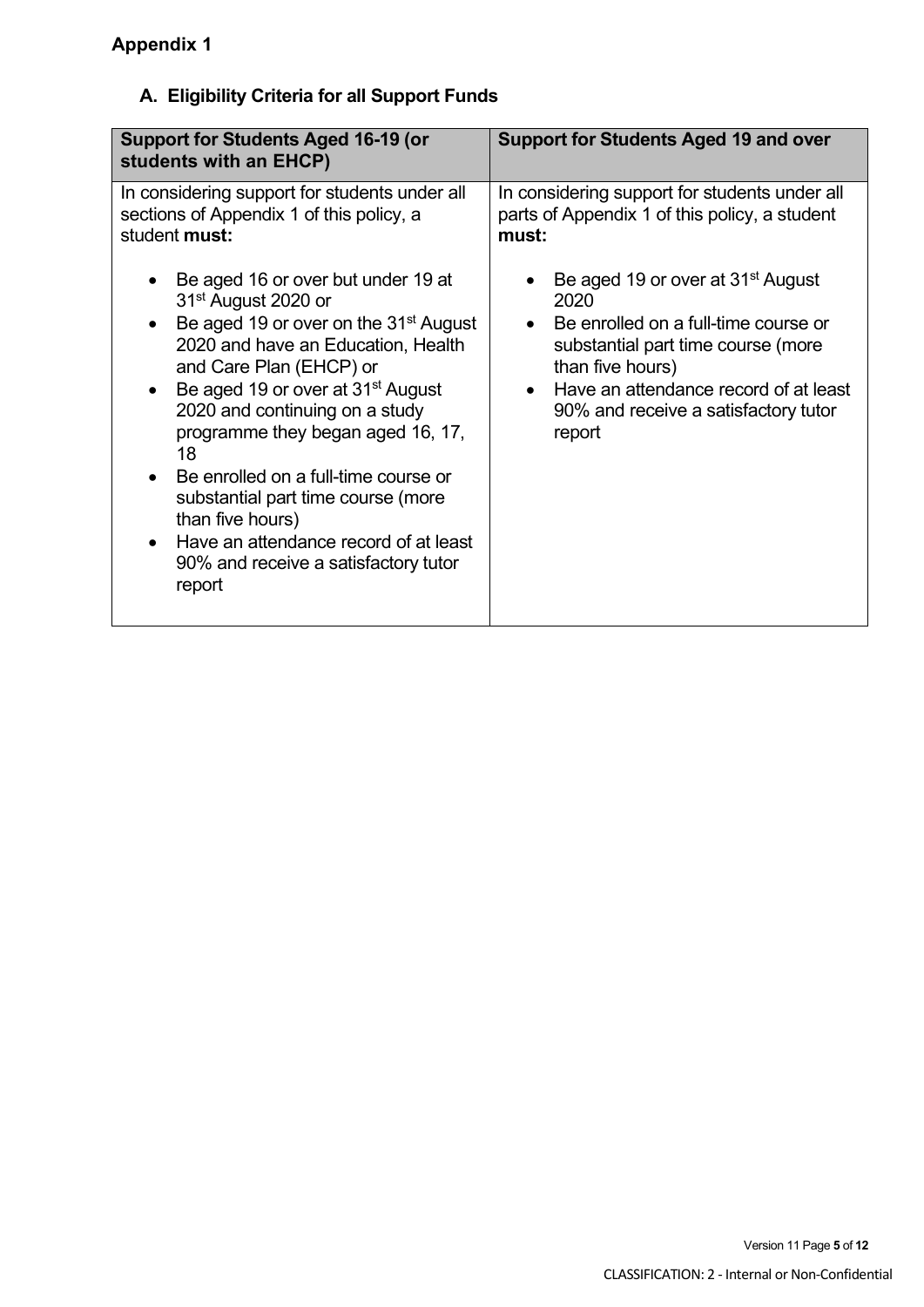# **B. Vulnerable Bursary Scheme – Students in Care/Care Leavers**

| <b>Support for Students Aged 16-19 (or</b><br>students with an EHCP)                                                                                                                                                                                                                                                                                                                                                                                                   | <b>Support for Students Aged 19 and over</b>                                     |
|------------------------------------------------------------------------------------------------------------------------------------------------------------------------------------------------------------------------------------------------------------------------------------------------------------------------------------------------------------------------------------------------------------------------------------------------------------------------|----------------------------------------------------------------------------------|
| Students who meet the eligibility criteria set in<br>section A and meet the following criteria may<br>be eligible for the Vulnerable Bursary<br>Scheme:                                                                                                                                                                                                                                                                                                                | Students aged 19 and over are not eligible for<br>the Vulnerable Bursary Scheme. |
| in care<br>be a care leaver<br>be a young carer<br>in receipt of Income Support or Universal<br>Credit because they are financially<br>supporting themselves or financially<br>support themselves and someone who is<br>dependent on them such as a child or<br>partner.<br>Receiving Disability Living Allowance or<br>Personal Independence payments in their<br>own right as well as Employment and<br>Support Allowance or Universal Credit in<br>their own right. |                                                                                  |
| The maximum bursary is £1,200 (pro-rata)<br>A student receiving support under the<br>Vulnerable Bursary Scheme will not be<br>eligible to receive support via any other<br>bursary schemes operated by the College,<br>unless the College deem there to be<br>exceptional circumstances.<br>Subject to meeting, and continuing to<br>meet, the above eligibility criteria, the<br>College will pay the Vulnerable Bursary in<br>monthly payments to students.          |                                                                                  |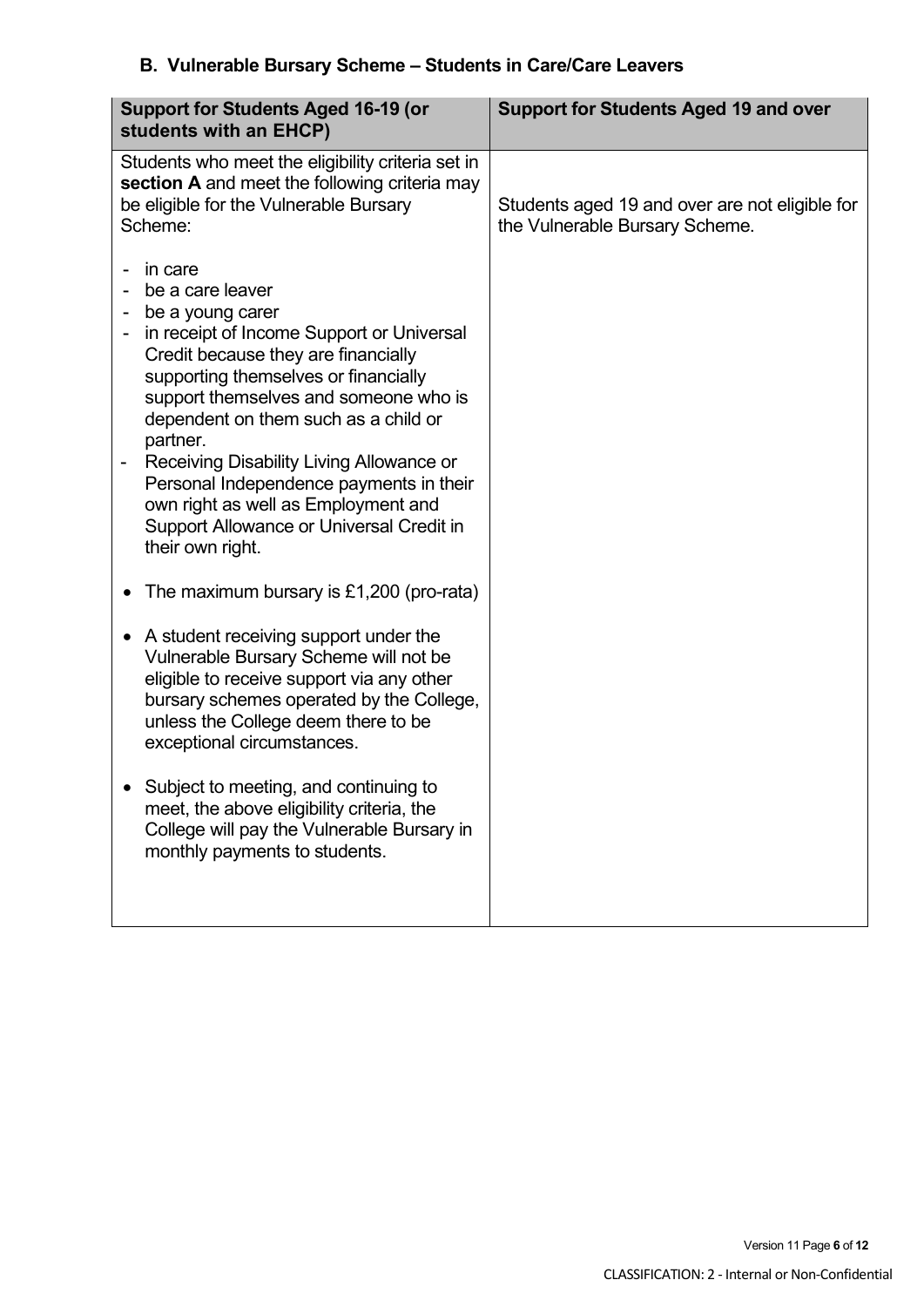# **C. Hardship Bursary Scheme**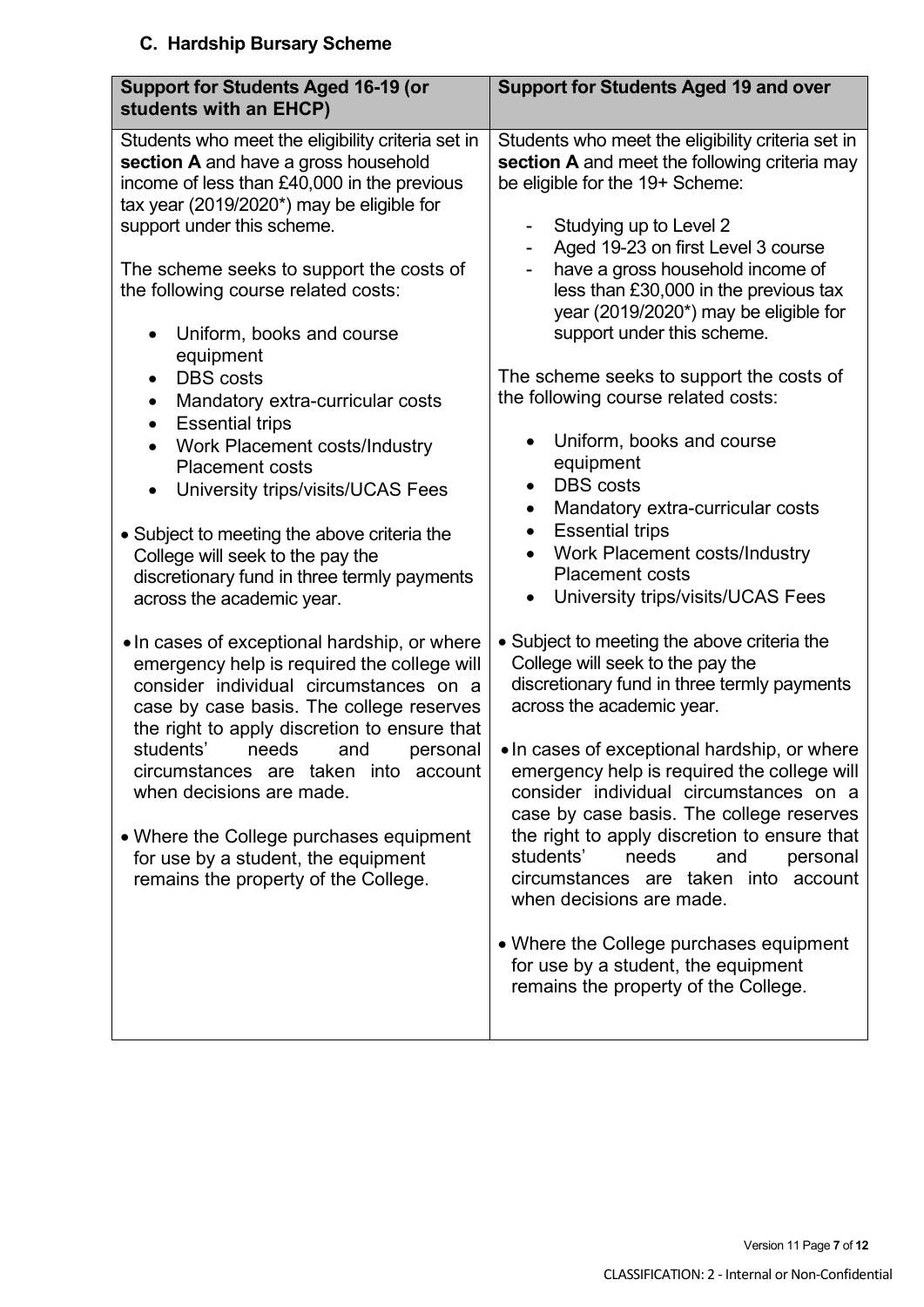# **D. Free College Meal Scheme**

| <b>Support for Students Aged 16-19 (or</b><br>students with an EHCP)                                                                                                                                                                                                                                                                                                                                                                                                                                                                                                                                                                                                                                                                                                                                                                                                                                                                                                        | <b>Support for Students Aged 19 and over</b>                                                                                                                                                                                                                                                  |
|-----------------------------------------------------------------------------------------------------------------------------------------------------------------------------------------------------------------------------------------------------------------------------------------------------------------------------------------------------------------------------------------------------------------------------------------------------------------------------------------------------------------------------------------------------------------------------------------------------------------------------------------------------------------------------------------------------------------------------------------------------------------------------------------------------------------------------------------------------------------------------------------------------------------------------------------------------------------------------|-----------------------------------------------------------------------------------------------------------------------------------------------------------------------------------------------------------------------------------------------------------------------------------------------|
| Students who meet the eligibility criteria set in<br>section A and meet the following criteria may<br>be eligible for Free College Meals:<br>Income Support<br>Income-based Jobseekers<br>Allowance<br>Income-related Employment and<br>-<br>Support Allowance (ESA)<br>Support under part VI of the<br>۰<br>Immigration and Asylum Act 1999<br>The guarantee element of State<br><b>Pension Credit</b><br>Child Tax Credit (provided they are<br>not entitled to Working Tax Credit<br>and have an annual gross income of<br>no more than £16,190, as assessed<br>by Her Majesty's Revenue and<br>Customs)<br>Working Tax Credit run-on - paid for<br>4 weeks after you stop qualifying for<br><b>Working Tax Credit.</b><br>Universal Credit with net earnings<br>not exceeding the equivalent of<br>£7,400 pa.<br>• Subject to meeting the above criteria the<br>College will seek to provide £2.55 per day<br>of study by electronic transfer to the student<br>ID card | Students aged 19 and over are not eligible for<br>the Free College Meal Scheme unless the<br>student has an Education Health Care Plan.<br>• Where the College deems a student's<br>circumstances exceptional, vouchers for<br>students aged 19+ may be provided via<br>the Hardship Bursary. |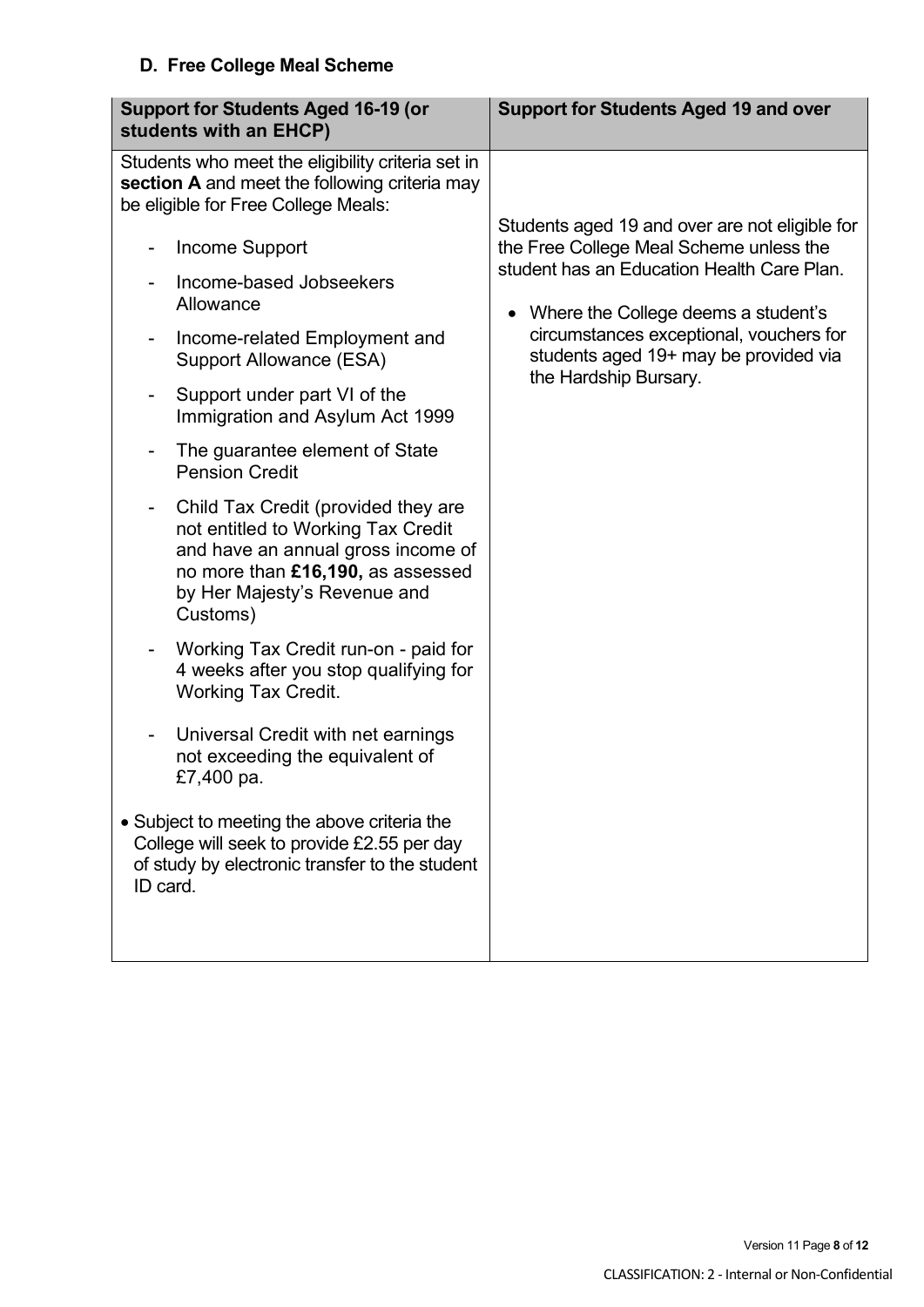# **E. Travel Support Scheme**

| <b>Support for Students Aged 16-19 (or</b><br>students with an EHCP)                                                                                                                                                                                                                                                                                                                                                                                                                                                                                                                                                                                                                        | <b>Support for Students Aged 19 and over</b>                                                                                                                                                                                                                                                                                                                                                                                                                |
|---------------------------------------------------------------------------------------------------------------------------------------------------------------------------------------------------------------------------------------------------------------------------------------------------------------------------------------------------------------------------------------------------------------------------------------------------------------------------------------------------------------------------------------------------------------------------------------------------------------------------------------------------------------------------------------------|-------------------------------------------------------------------------------------------------------------------------------------------------------------------------------------------------------------------------------------------------------------------------------------------------------------------------------------------------------------------------------------------------------------------------------------------------------------|
| Students who meet the eligibility criteria set in<br>section A and have a gross household<br>income of less than £40,000 in the previous<br>tax year (2019/2020*) may be eligible for<br>support under this scheme.                                                                                                                                                                                                                                                                                                                                                                                                                                                                         | Students who satisfy the eligibility criteria set<br>out in Section A and C may be eligible for<br>support under this scheme.                                                                                                                                                                                                                                                                                                                               |
| • Students eligible for support from the<br>bursary must live more than one mile<br>away from their chosen site of study in<br>order to be eligible for free travel<br>vouchers.                                                                                                                                                                                                                                                                                                                                                                                                                                                                                                            | • Students eligible for support from the<br>bursary must live more than one mile<br>away from their chosen site of study in<br>order to be eligible for free travel<br>vouchers.                                                                                                                                                                                                                                                                            |
| • Students in North Tyneside who reside a<br>distance greater than 3 miles from<br>campus will be required to apply to North<br>Tyneside Council travel scheme first.                                                                                                                                                                                                                                                                                                                                                                                                                                                                                                                       | • Subject to meeting the above criteria the<br>College will seek to provide a Network One<br>travel pass for the days of attendance at<br>College.                                                                                                                                                                                                                                                                                                          |
| • Subject to meeting the above criteria the<br>College will seek to provide a Network One<br>travel pass for the days of attendance at<br>College.                                                                                                                                                                                                                                                                                                                                                                                                                                                                                                                                          | • The college will seek to provide travel<br>assistance to those eligible students who<br>are unable to travel independently because<br>of a medical condition or Special<br>Educational Needs and Disability (SEND).                                                                                                                                                                                                                                       |
| • The college will seek to provide travel<br>assistance to those eligible students who<br>are unable to travel independently because<br>of a medical condition or Special<br><b>Educational Needs and Disability (SEND).</b><br>The college will provide support each term<br>up to the value of either a termly bus ticket<br>or total cost of an academic annual bus<br>ticket whichever is most cost effective for<br>the College. Students are required to submit<br>up to date, written supporting evidence from<br>a doctor or other relevant health<br>professional, stating specifically that the<br>student is unable to travel independently,<br>along with the application form. | The college will provide support each term<br>up to the value of either a termly bus ticket<br>or total cost of an academic annual bus<br>ticket whichever is most cost effective for<br>the College. Students are required to submit<br>up to date, written supporting evidence from<br>a doctor or other relevant health<br>professional, stating specifically that the<br>student is unable to travel independently,<br>along with the application form. |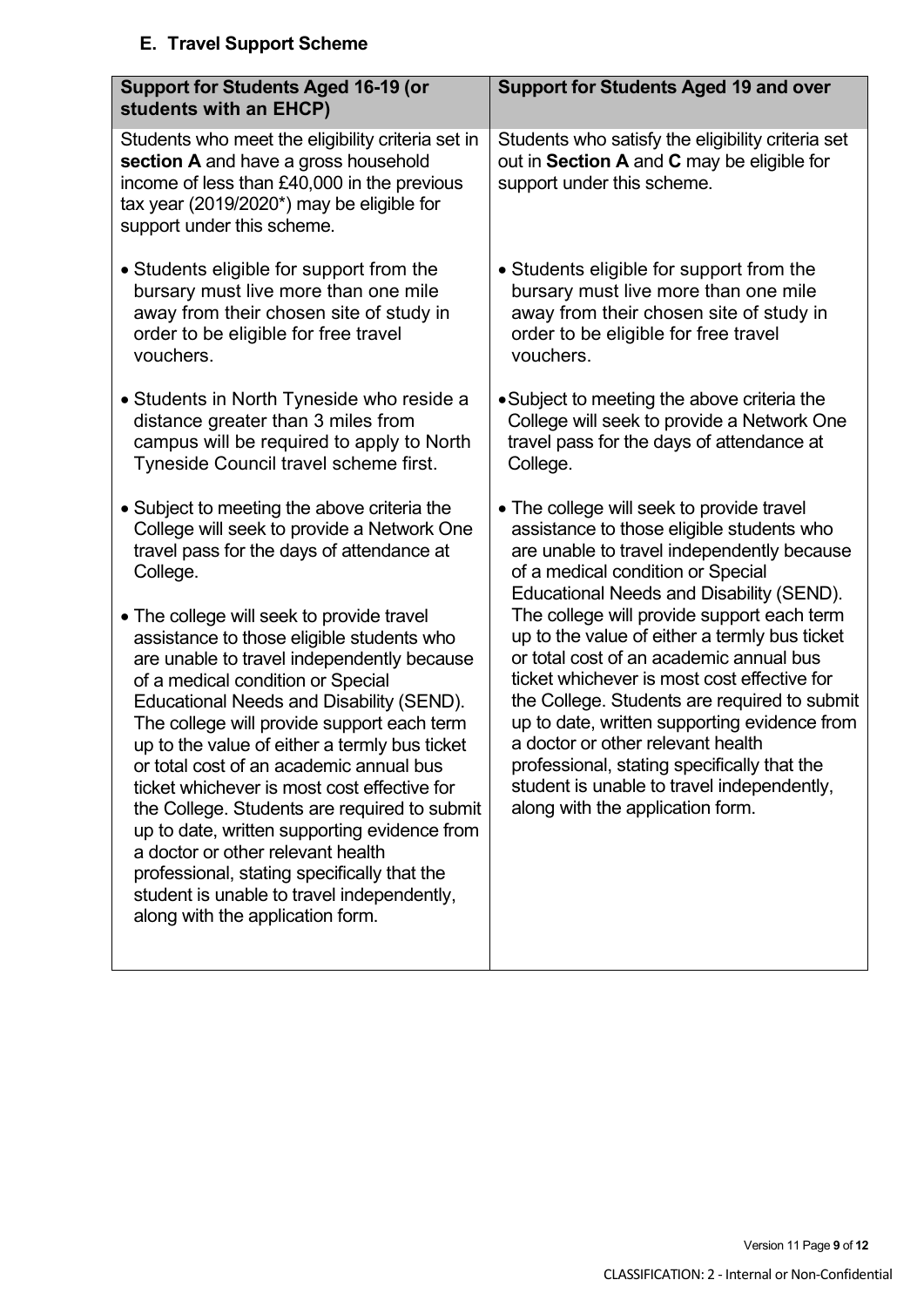# **F. Childcare Support Scheme**

| <b>Support for Students Under 20</b>                                                                                                                                                                                                                                               | <b>Support for Students over 20</b>                                                                                                                                                                                                                                                                                                                                                                                                                                                                                                                                                                                                                                                                                                                                                                                                                                                                                                                                                                                                                                                                                                                                                                                                                                                                                                                                                                                                                                                                                                                                                          |
|------------------------------------------------------------------------------------------------------------------------------------------------------------------------------------------------------------------------------------------------------------------------------------|----------------------------------------------------------------------------------------------------------------------------------------------------------------------------------------------------------------------------------------------------------------------------------------------------------------------------------------------------------------------------------------------------------------------------------------------------------------------------------------------------------------------------------------------------------------------------------------------------------------------------------------------------------------------------------------------------------------------------------------------------------------------------------------------------------------------------------------------------------------------------------------------------------------------------------------------------------------------------------------------------------------------------------------------------------------------------------------------------------------------------------------------------------------------------------------------------------------------------------------------------------------------------------------------------------------------------------------------------------------------------------------------------------------------------------------------------------------------------------------------------------------------------------------------------------------------------------------------|
| • Students aged under 20 at the start of<br>their course, may be eligible to apply for<br>the Government's "Care to Learn"<br><b>Scheme</b><br>• The Care to Learn Scheme is <b>not</b> a Tyne<br>Coast College Scheme, but guidance on<br>the application process and eligibility | •Students aged 20 and above on 31st<br>August 2020 may be eligible for support<br>with childcare costs if they satisfy the<br>General Eligibility Criteria in Section A<br>and C. There is no entitlement to<br>Childcare support and each application<br>will be assessed on a first come first<br>served basis.                                                                                                                                                                                                                                                                                                                                                                                                                                                                                                                                                                                                                                                                                                                                                                                                                                                                                                                                                                                                                                                                                                                                                                                                                                                                            |
| criteria can be obtained from the Student<br>Finance Co-ordinator on 0191 427 3900.                                                                                                                                                                                                | If funds are available, the support to eligible<br>students will be provided on the following<br>basis:                                                                                                                                                                                                                                                                                                                                                                                                                                                                                                                                                                                                                                                                                                                                                                                                                                                                                                                                                                                                                                                                                                                                                                                                                                                                                                                                                                                                                                                                                      |
|                                                                                                                                                                                                                                                                                    | - The childcare provider who is receiving<br>payment via the Student Support Fund<br>must be registered with Ofsted.<br>- Where students are required to pay<br>retainer fees in order to retain the place<br>in the nursery in non-term time, for<br>example Christmas, Easter, half terms, it<br>is vital that this information is reflected in<br>any application of childcare support.<br>-The College will only pay a retainer fee,<br>which equates to no more than 50% of<br>the fees normally incurred in term time.<br>- If a student engages in employment<br>during the non-term times, they are not<br>eligible to receive support via the<br>Student Support Fund during the period<br>of employment.<br>- Childcare payments are normally<br>available only to support attendance at<br>College classes/tutorials/placements with<br>the exception of retainer fees. In<br>exceptional circumstances the College<br>may consider an extension to this to<br>allow completion of academic work.<br>- The College payments will be solely for<br>childcare and there will be no payment<br>for penalty charges which are levied by<br>some providers (e.g. late payment fees).<br>Where insufficient notice is provided to<br>the Childcare provider by the parents,<br>the College will not meet the payment for<br>this notice period.<br>- Each household will be limited to a<br>maximum childcare support of £160 per<br>child/per week for a maximum of 2<br>children. The student will be liable for any<br>childcare costs incurred over and above<br>the stated limits. |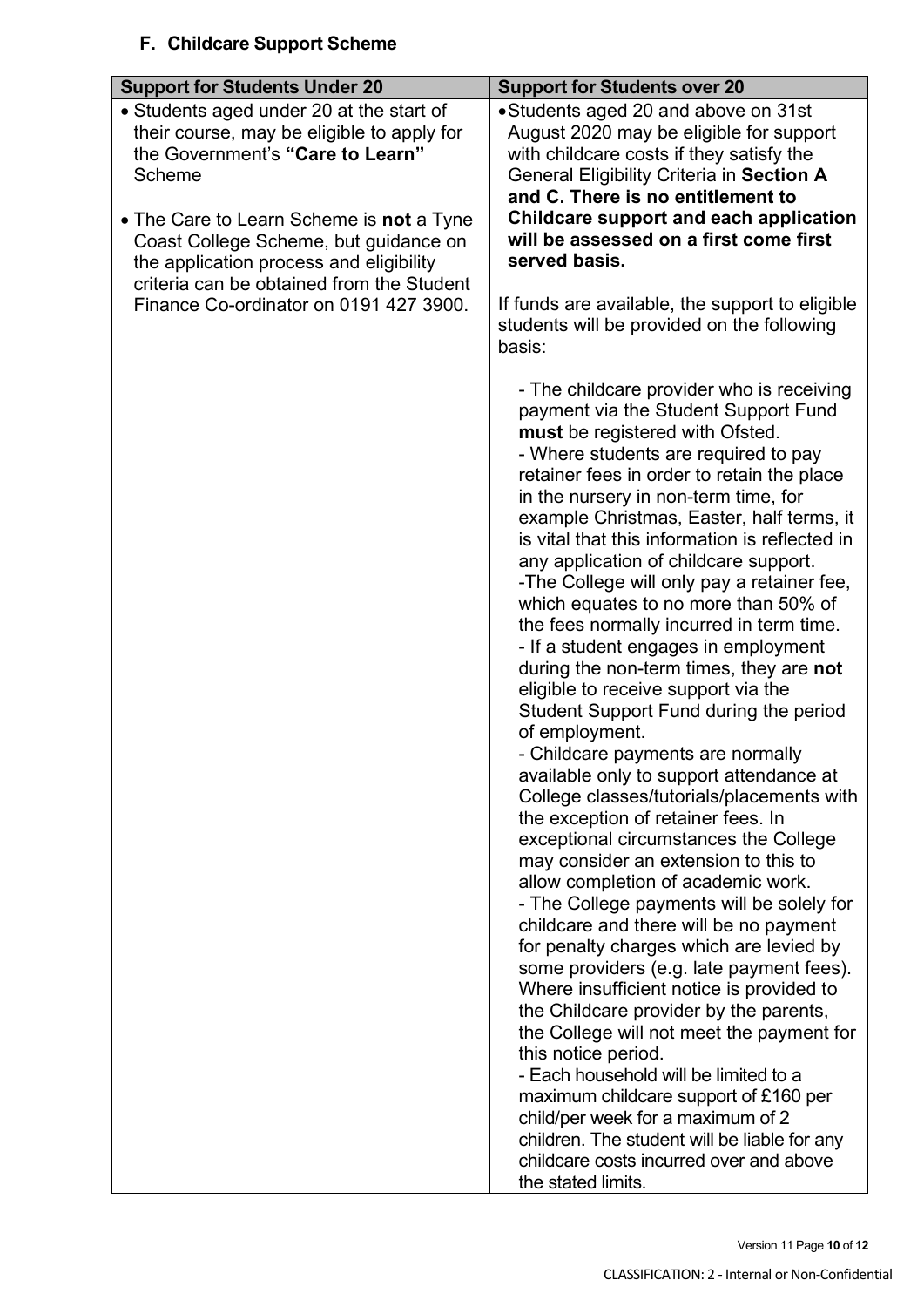## **Purpose**

Tyne Coast College is committed to inclusion and providing support to those students who face financial hardship. Therefore, Tyne Coast College has made a temporary extension of the Eligibility Criteria to include two further groups of students where financial hardship may be experienced as a result of external factors. Those factors include:

- Financial hardship as a result of the recent national pandemic, Covid-19;
- financial hardship as a result of the forced move from Queen Alexandra Sixth Form to Tyne Met Coast Road Campus

#### **Aim**

The aim of the extension of the criteria is to assist eligible students to take part in or continue in learning. All payments are subject to satisfactory feedback from a course tutor and course attendance record of at least 90%[2](#page-10-0) and be up to date with course work.

## **Eligibility**

To qualify **all** students must be studying on a course that is subject to inspection by a public body such as Ofsted, the course must be funded directly by ESFA or the European Social Fund and in addition satisfy the following criteria:

- A 'home' student who meets the residency requirements;
- Meet the age requirements of the fund;
- Be on a full-time course and/or substantial part-time course (5 hours and above including any mandatory placements)
- Be in receipt of income assessed state benefits/tax credits (including Universal Credits) or have an annual gross household income of:
- For **16-19 students (or have an EHCP)** £40,000 and below **or be able to demonstrate financial impact as a result of Covid-19[i](#page-10-1) ;**
- For **19+ students** (AEB) £30,000 or below **or be able to demonstrate financial impact as a result of Covid-19 ;**
- Or be in the second year of study at **at the Queen Alexandra Sixth Form and received a bus pass as part of the support scheme during 20-21[ii](#page-11-0)**

All other arrangements remain in accordance with the Tyne Coast College 20-21 Bursary Policy.

#### **The College reserves the right to decline applications where evidence to support the extended criteria in not available.**

<span id="page-10-1"></span><sup>&</sup>lt;sup>i</sup> Evidence must be provided to support an application. Evidence can include an employer letter to confirm a furloughed position, employer letter of redundancy

<span id="page-10-0"></span> $^2$  We understand that some students may not be able to achieve 100% attendance and have therefore set the threshold at 90%. The attendance threshold is set across the whole study programme and includes English and maths where applicable.